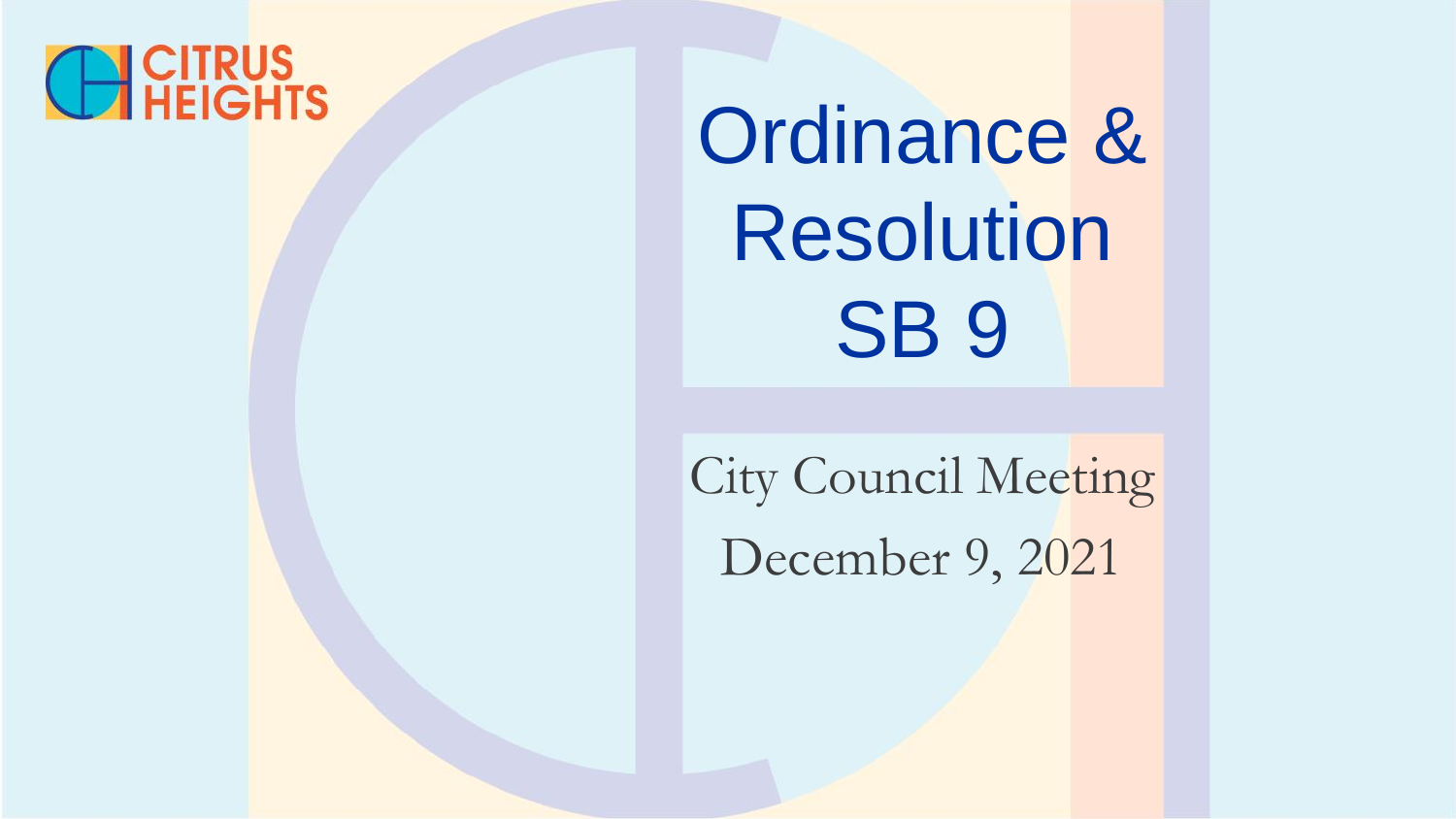

## What is Senate Bill 9?

Requires a proposed housing development containing no more than two residential units within a single-family zoning district to be considered ministerially; without discretionary review or hearing, if the development meets certain requirements

Two parts to SB 9

- Land division of a single lot into two
- Development of 2 housing units on a single property

The two provisions can be used together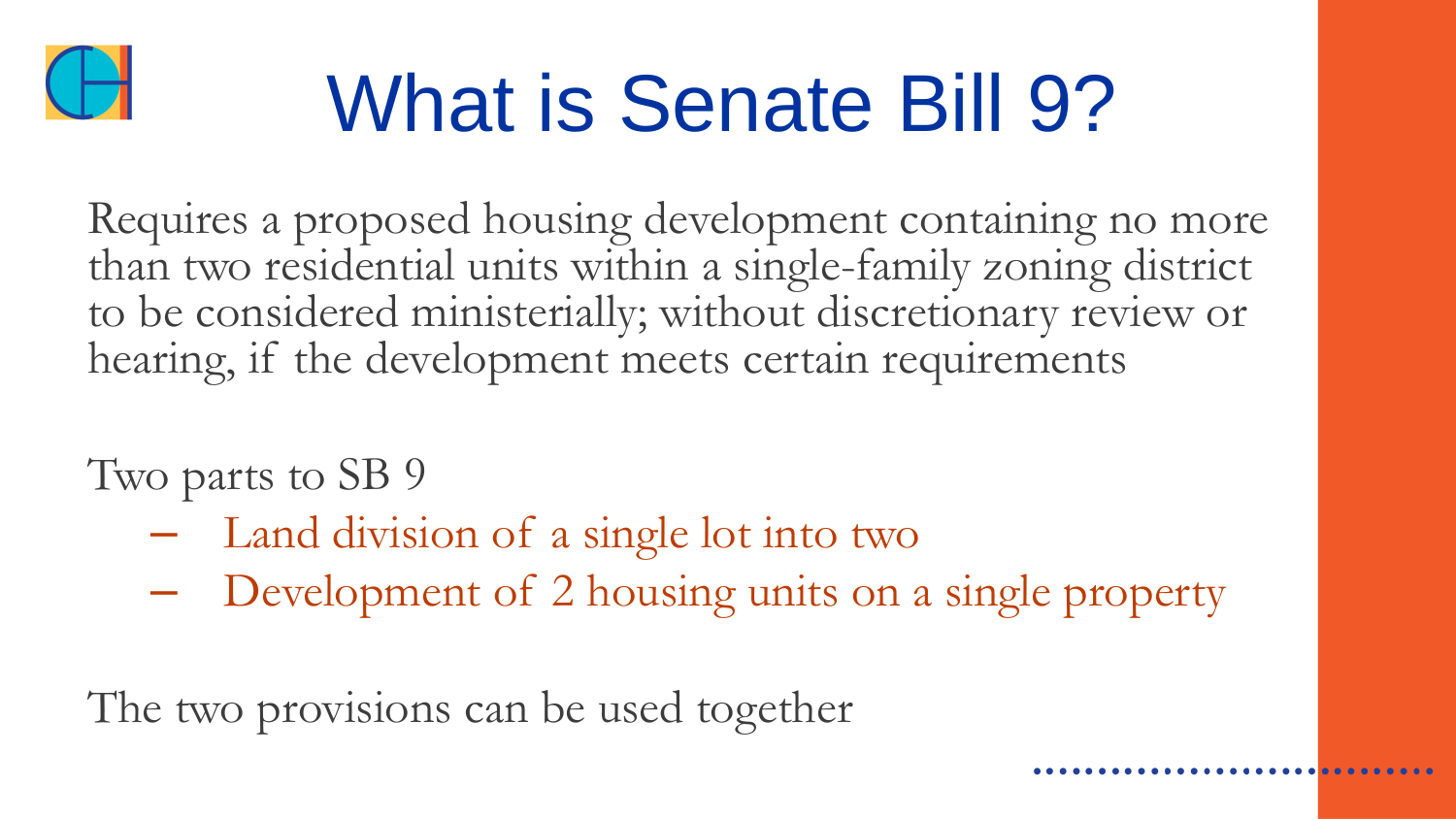

# Tonight's Hearing

- Take actions to implement SB 9
	- Review proposed amendments to Municipal Code (Title 82 & Title 106) to be compliant with SB 9
	- Adopt Urgency Ordinance to be effective prior to January 1, 2022
	- Adopt Resolution to amend Master Fee Schedule to include new application type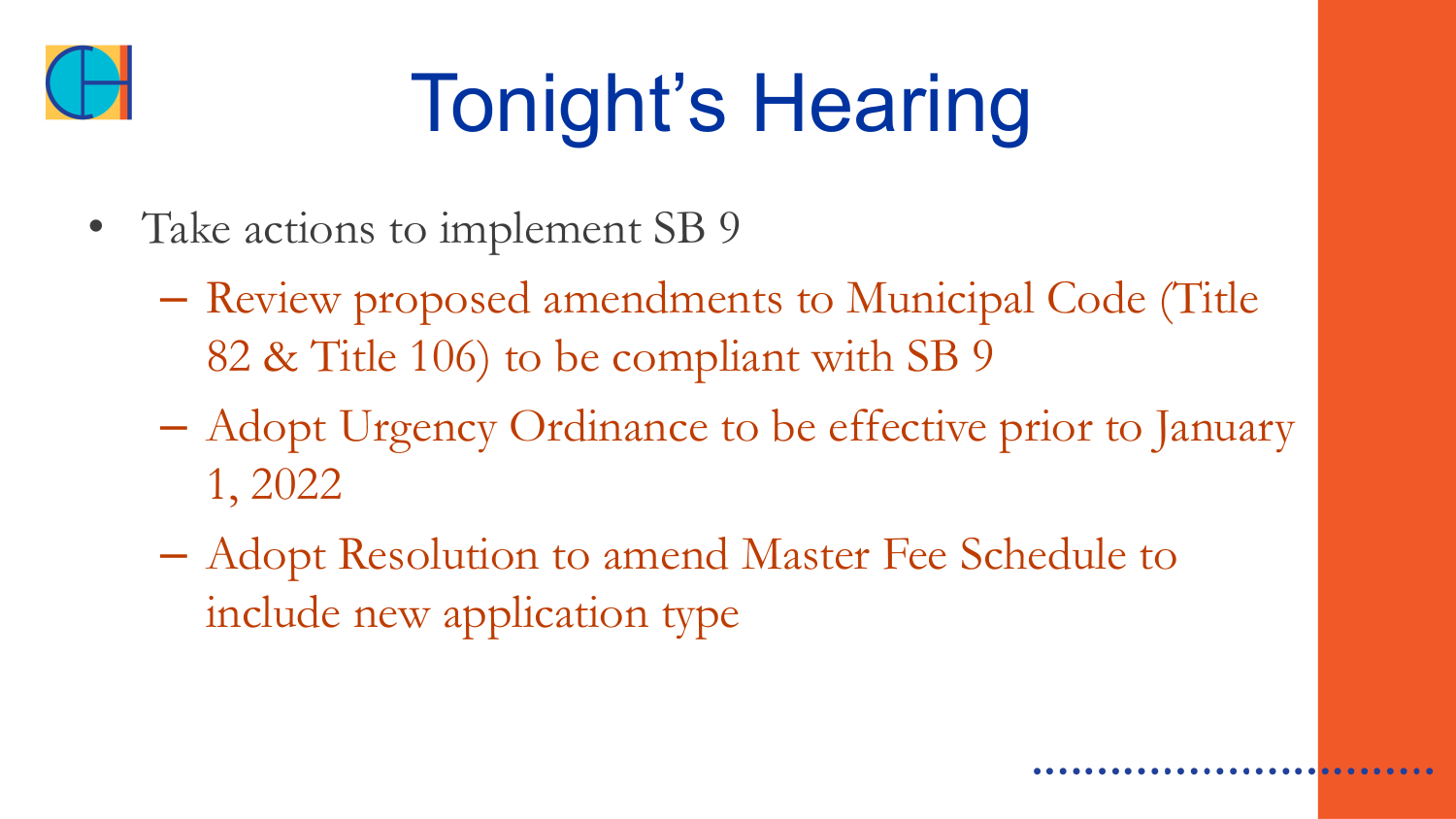

# **SB 9 Qualifying Properties**

- Property must be in a single-family zoning district
	- Citrus Heights zoning designation RD1 through RD5
- Property can be vacant or have existing housing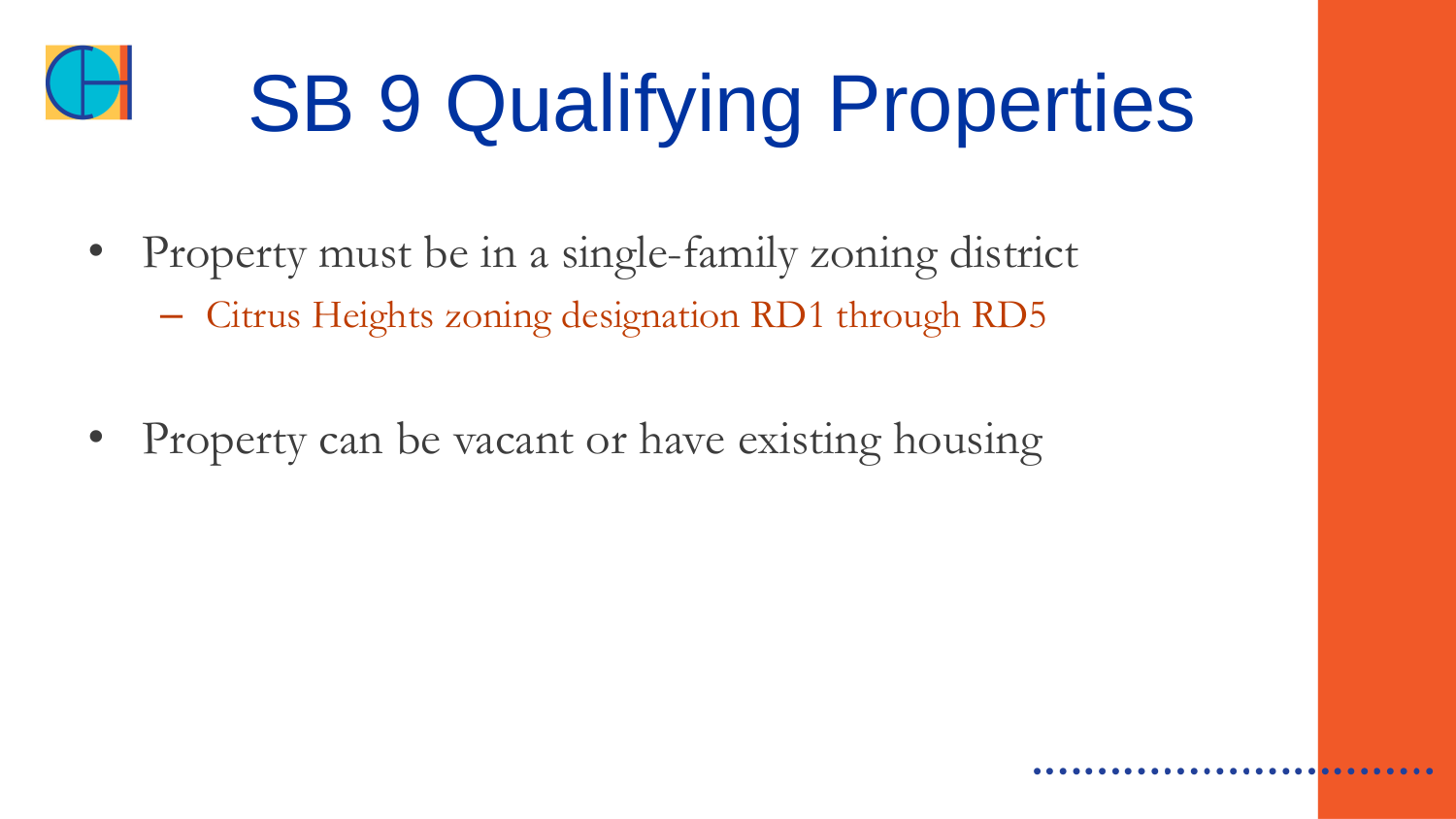

### Properties Excluded

- Property in a conservation easement
- Property designated as historic

Conditional exclusion:

- Property in 100-year flood zone
- Property in floodway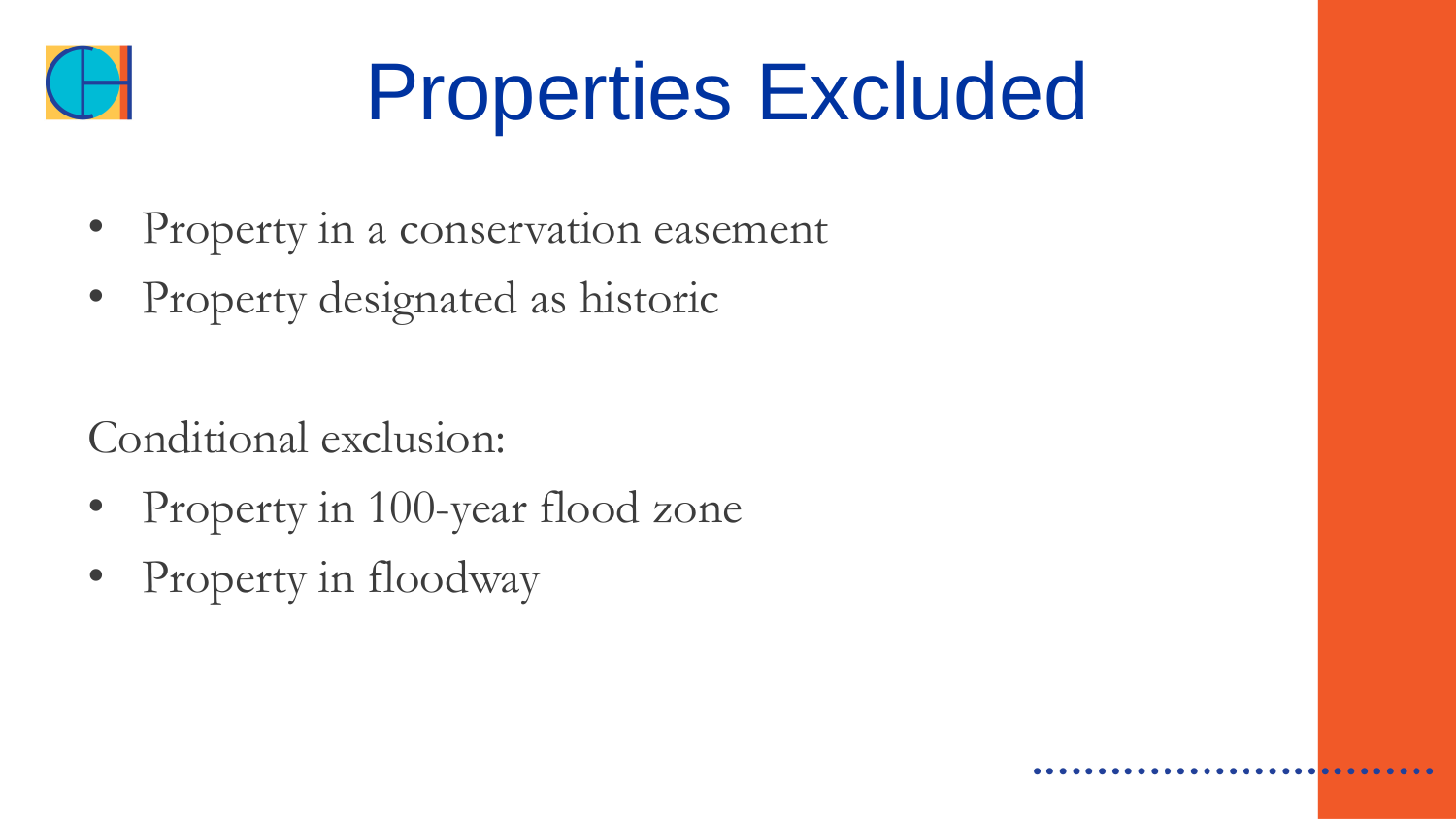# Rental Housing Protections

• Units developed under SB 9 may not be used as STRs

- Existing units may not be altered or demolished if:
	- Deed restricted
	- Occupied by a tenant within the past three years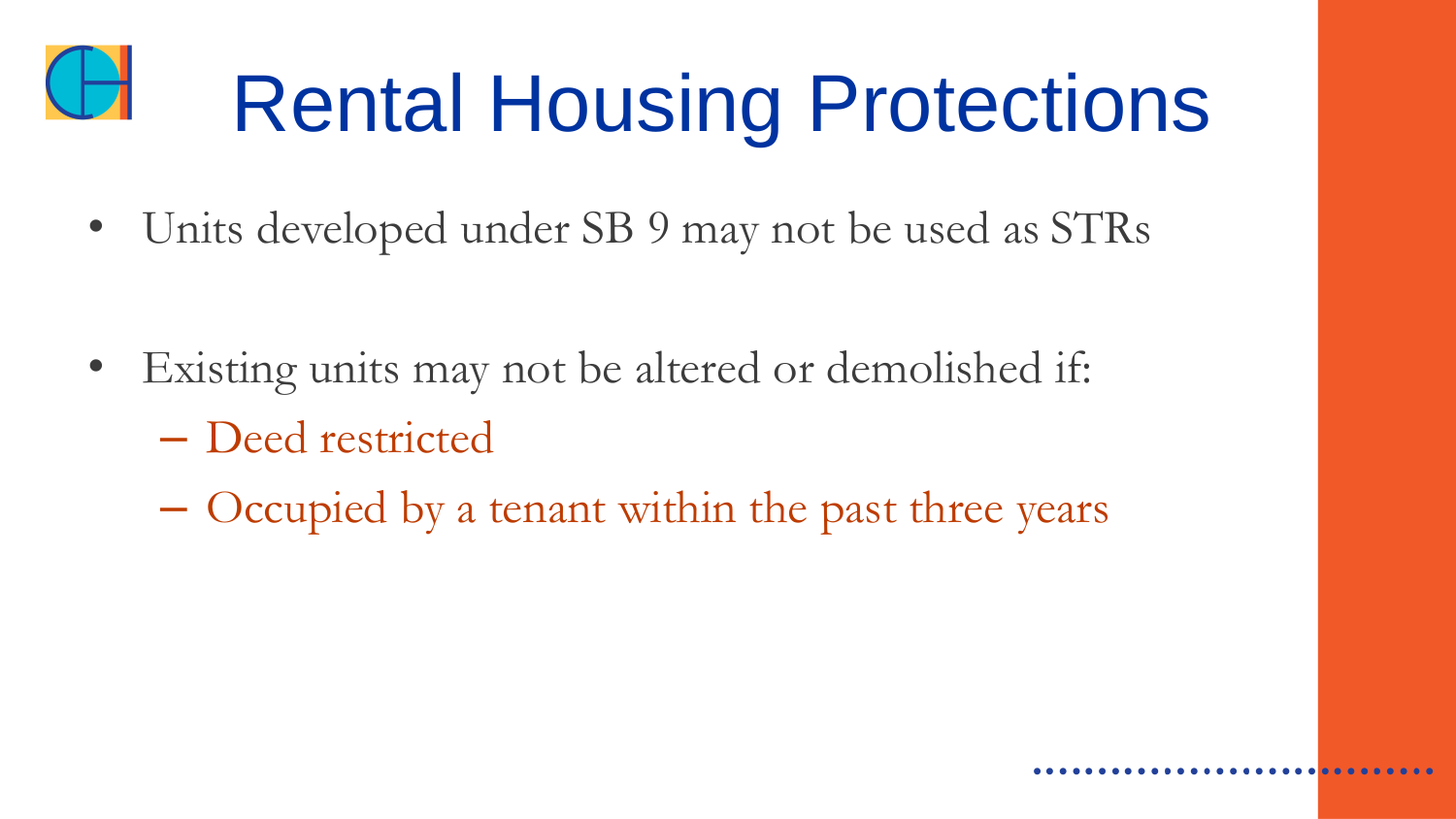

## Objective Standards

- SB 9 allows jurisdiction to implement objective standards
	- Provide a developer clear understanding of the expectations and are written as requirements rather than guidelines
		- "*involve no personal or subjective judgement by a public official and are uniformly verifiable by reference to an external and uniform benchmark or criterion available and knowable by both the development applicant and public official prior to submittal*."

*However: objective standards cannot preclude construction of two units of at least 800 square feet.*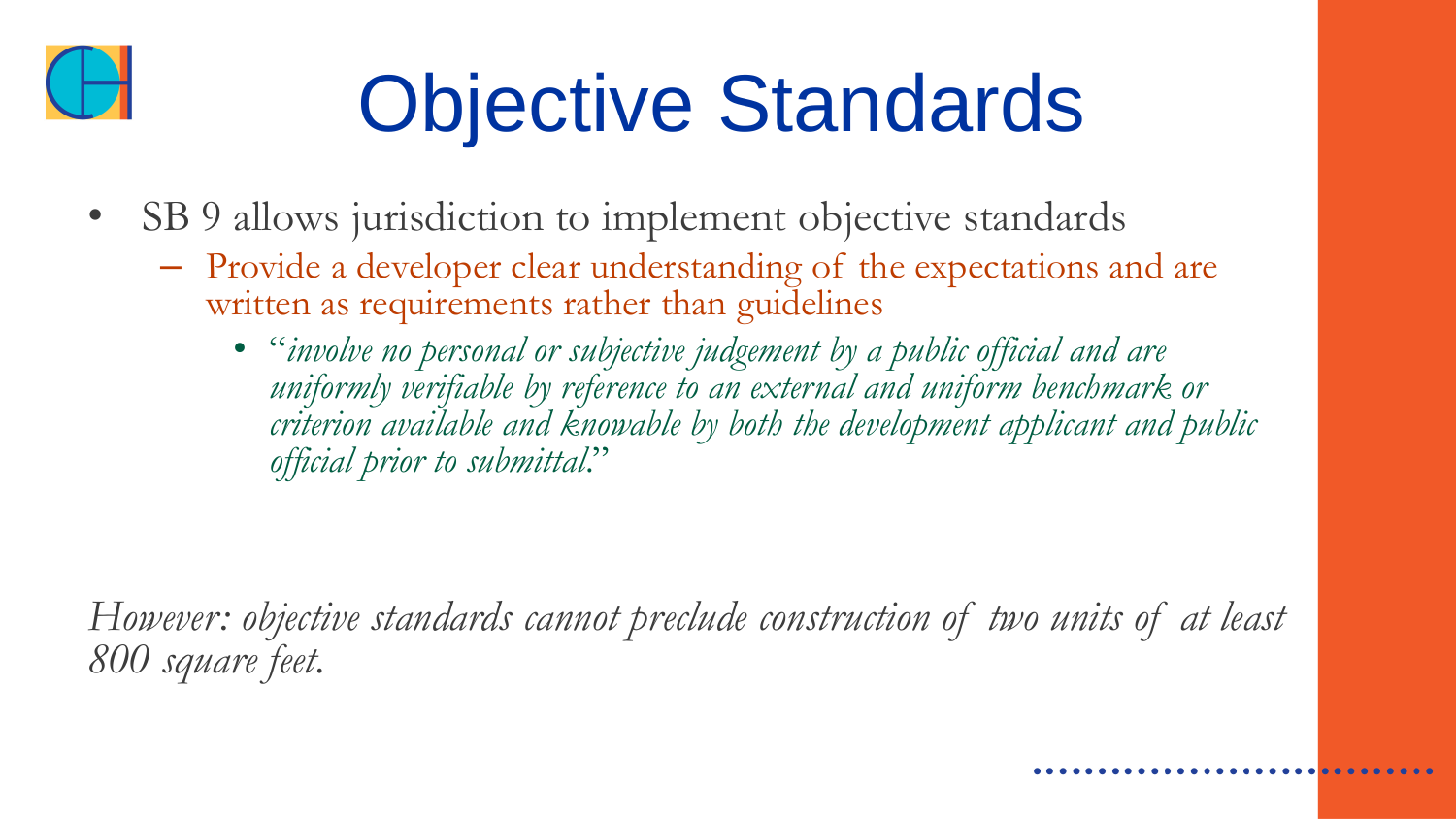

### New Entitlements

- Two-lot parcel split Urban Lot Split
	- New Section added to MC Title 82 (subdivision)

- Two-unit Development
	- New Section added to MC Title 106 (zoning)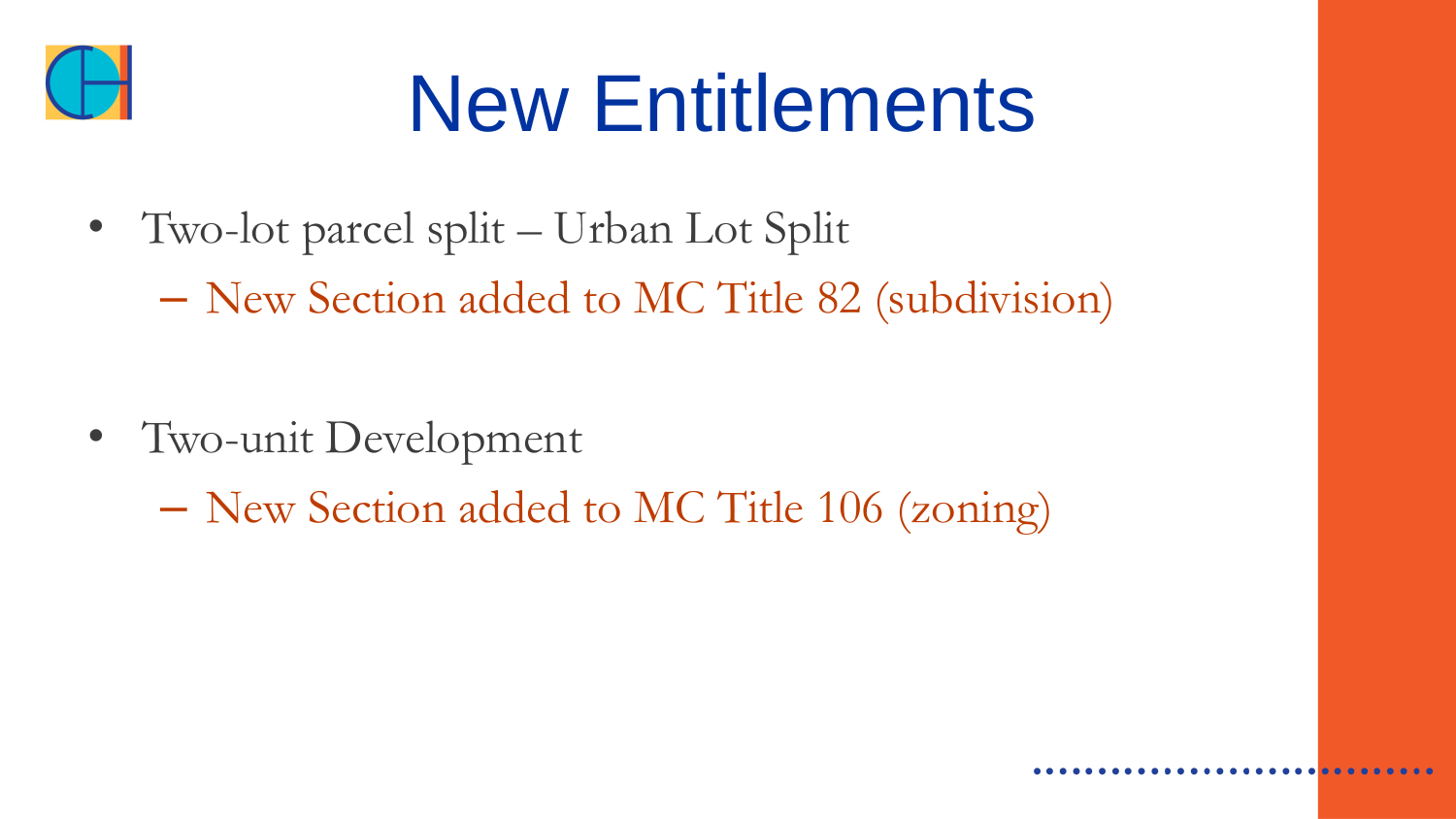

# Urban Lot Splits

- SB 9 provides the following standards for ULS
	- Ministerial action
	- Property exempt from min. lot size standards but must be at least 1200 sf in size
	- Lots must be of similar size but no less than 60/40
	- No requirement for dedication/improvements (street, sidewalk, lights, etc.)
	- Utility easements are required
	- Parcel cannot be part of an earlier ULS
	- Owner must sign affidavit
	- Max. 2 units per lot (including ADU/JADU)
	- 4 ft side/rear setbacks
	- Demolition allowed provided no tenant/deed restricted
	- Unit may be replaced in place
	- No requirement to correct nonconforming zoning conditions as a condition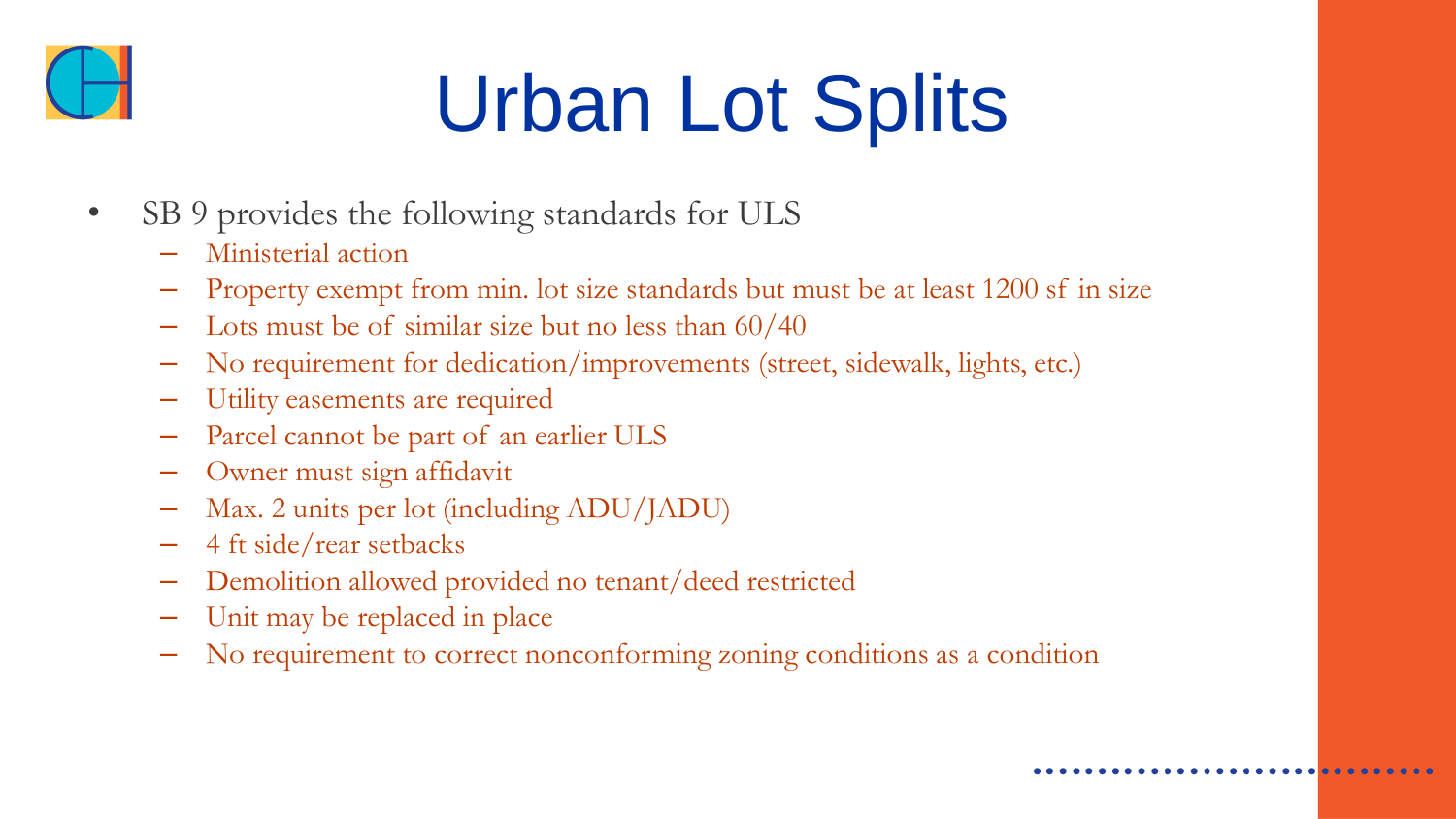# Objective Standards - ULS

• Net lot area is exclusive of creekside setbacks

Parcels must have frontage on or direct access to a pubic street

*However: objective standards cannot preclude construction of two units of at least 800 square feet*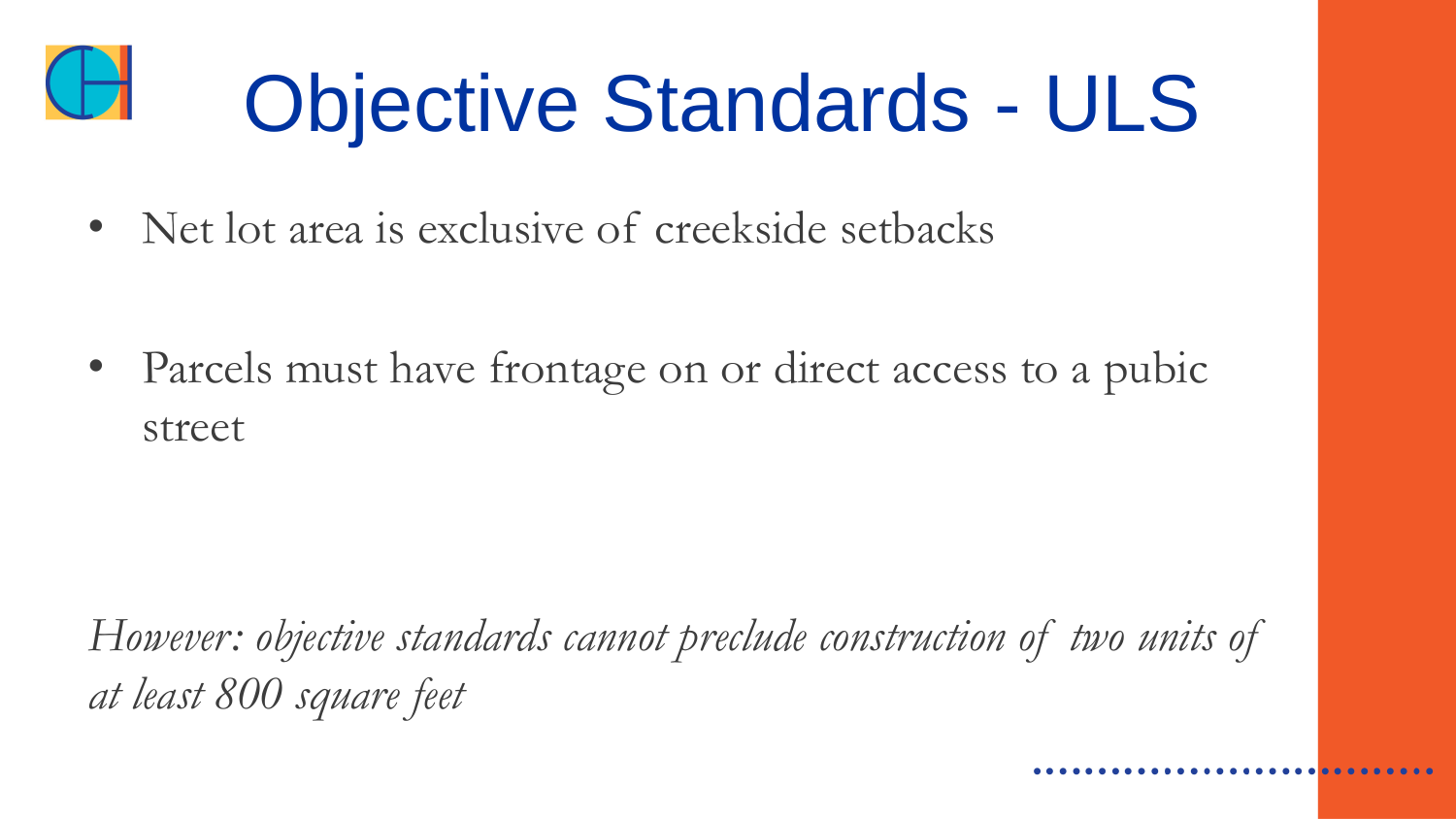

#### ULS Examples

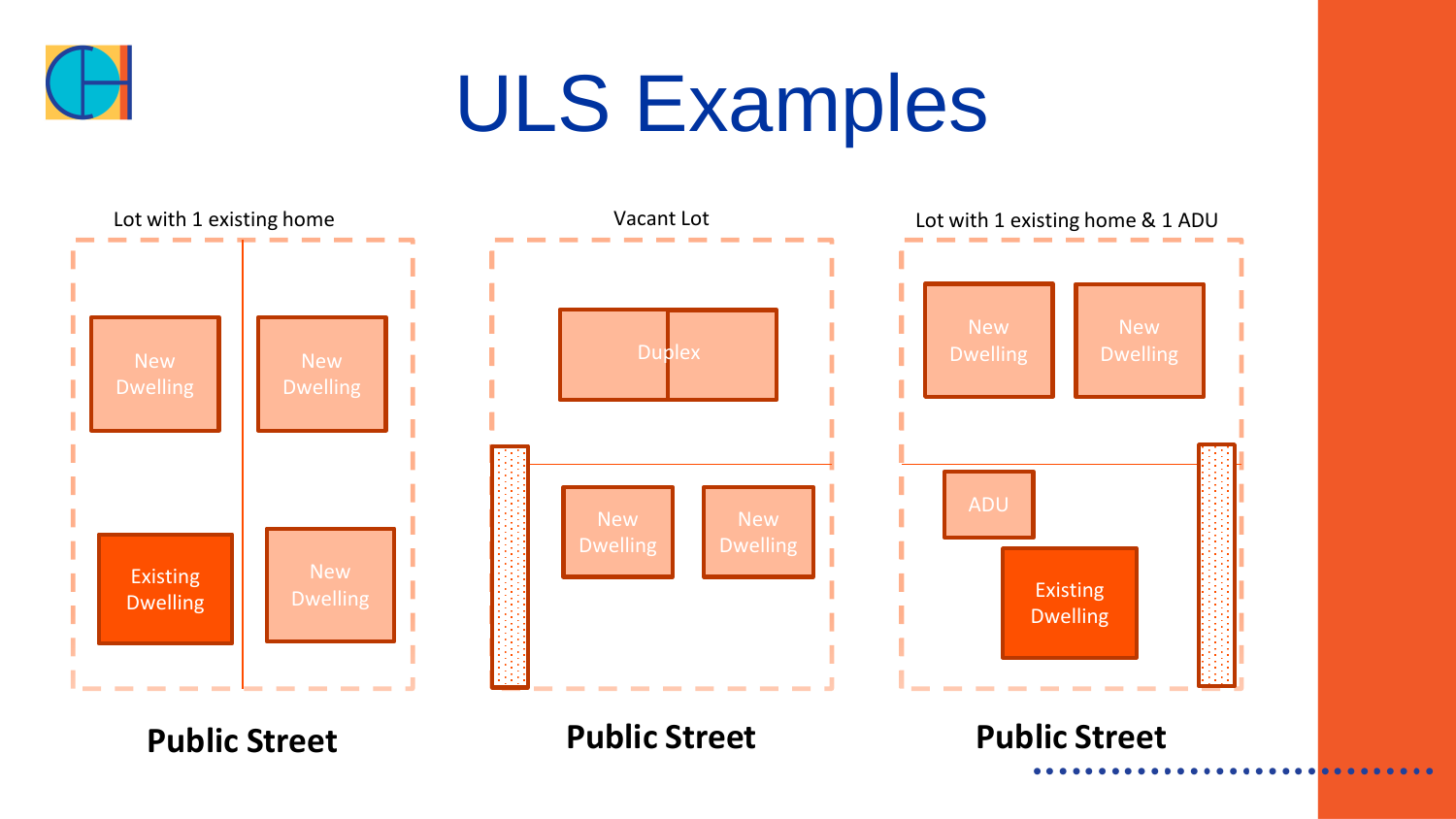# ULS Process/Implementation

• ULS action is ministerial (no public notice/hearing)

• Create new application type for review/processing of ULS

- Resolution to add the new application type to the MFS – Application fee time/material
	- Fee will become effective in 60 days (2/7/2022)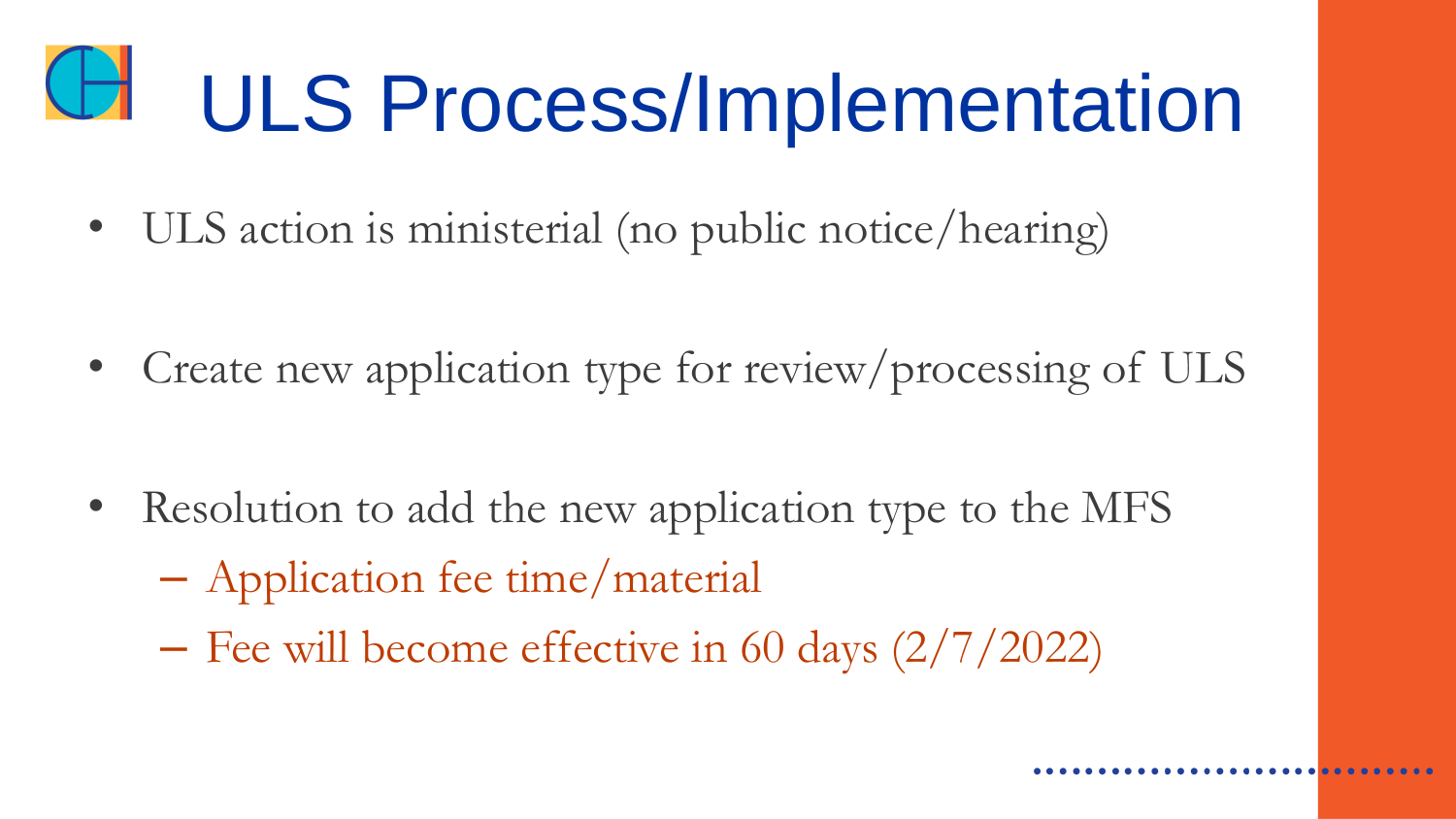

## Two-Unit Development

- Amendment to MC (Title 106) includes the following standards in accordance with SB 9
	- Ministerial action
	- Utility easements are required
	- Max. 2 units per lot (including ADU/JADU)
	- 4 ft side/rear setbacks
	- Demolition allowed provided no tenant/deed restricted
	- Unit may be replaced in place
	- Min. of one parking space per unit (with some exceptions)
	- Homes may be attached but must standards for separate conveyance

 $0.00000000$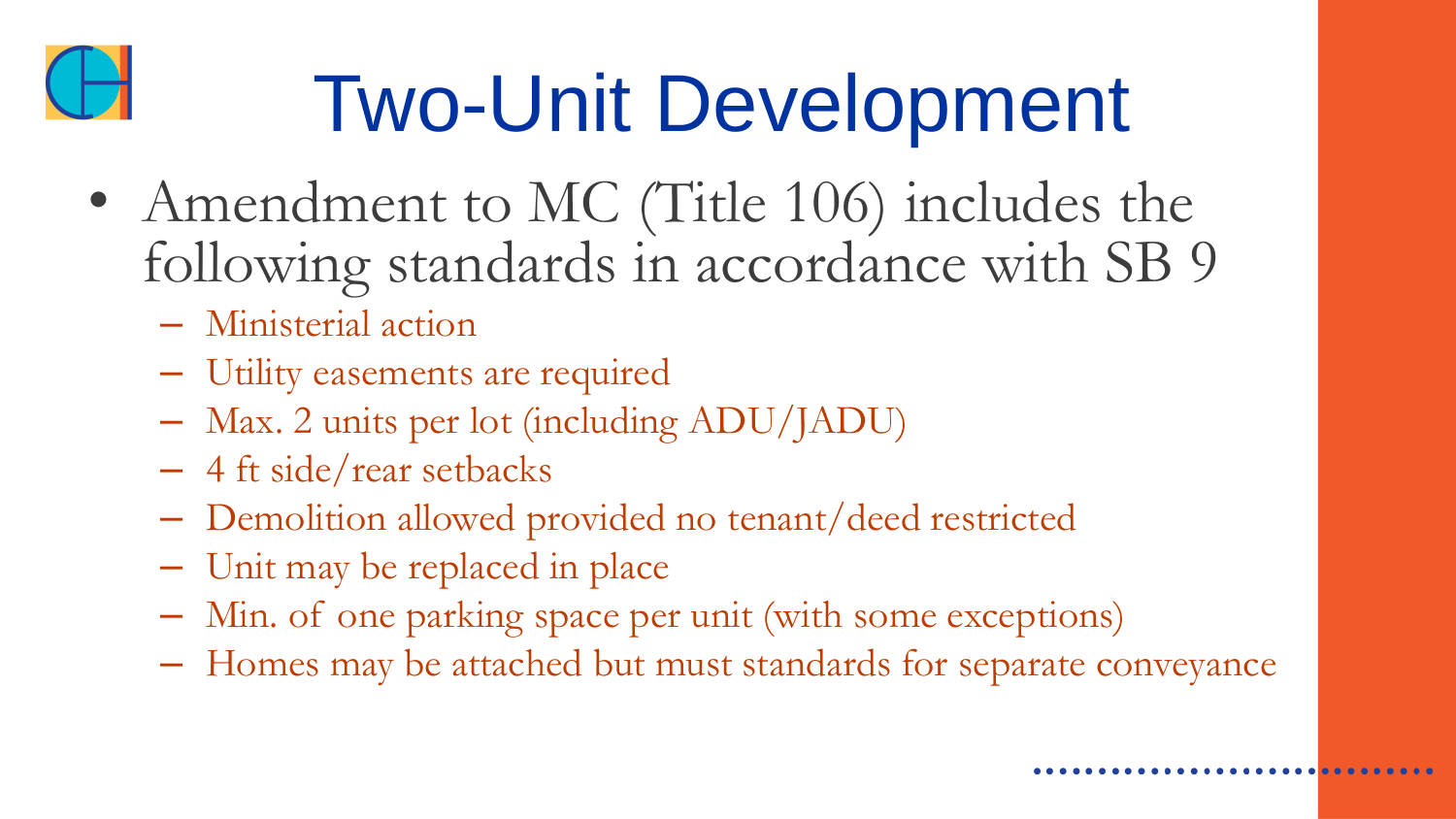

## TUD Objective Standards

• Parking may be covered or uncovered but must met min size 9 ft wide x 20 length

• Placement of new units must meet creekside setbacks

*However: objective standards cannot preclude construction of two units of at least 800 square feet*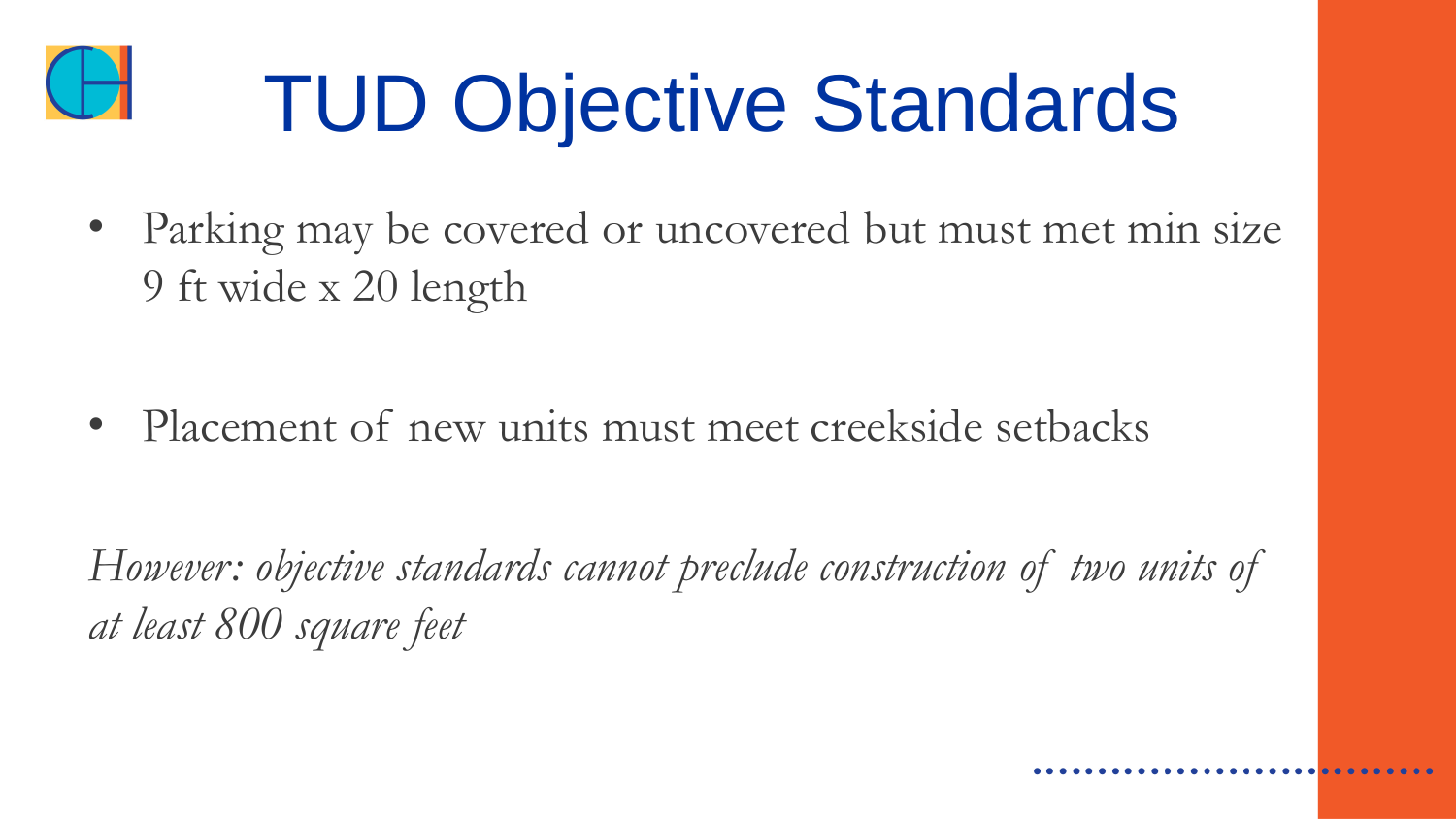

### Two-Unit Development

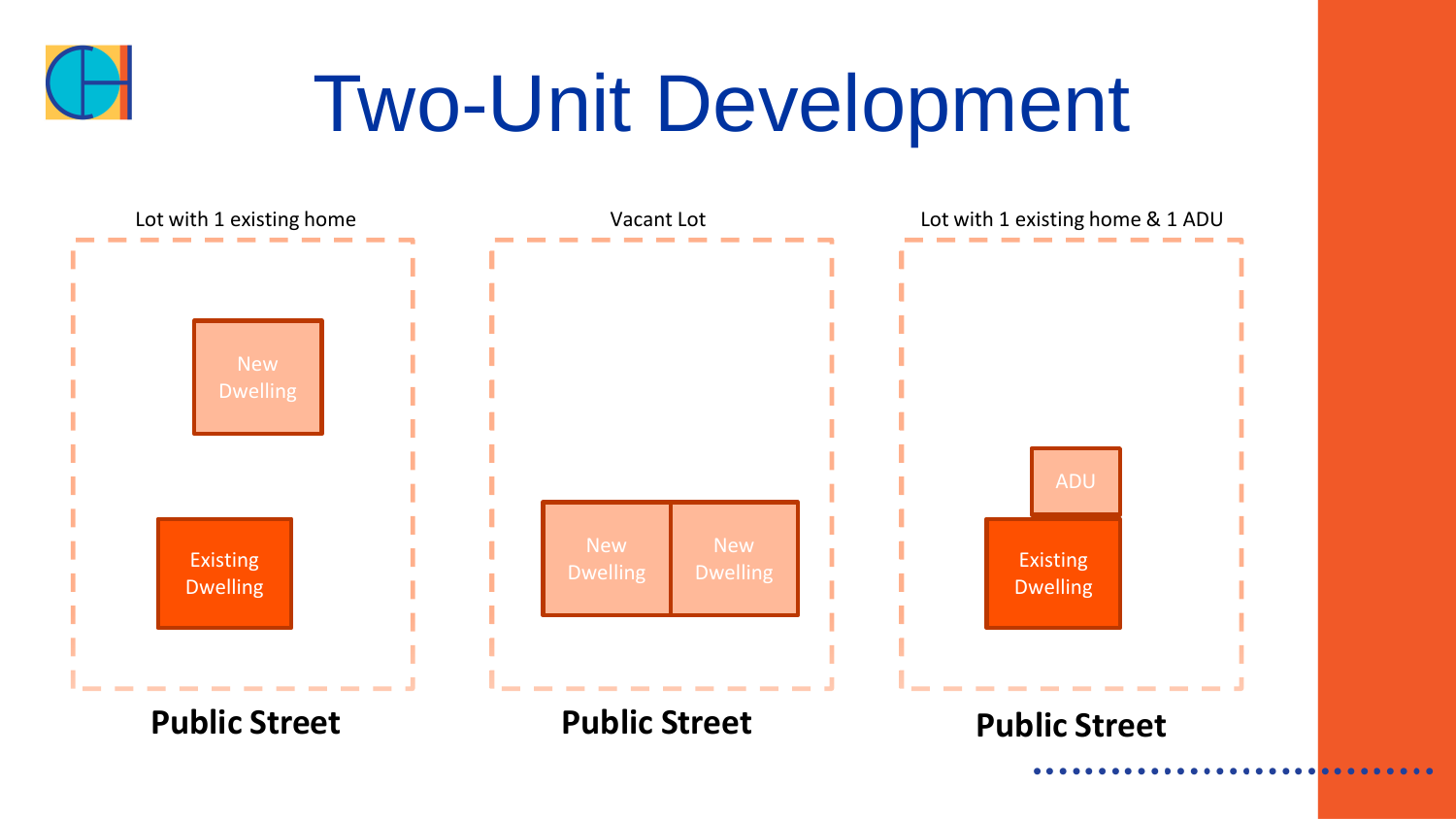# TUD Process/Implementation

• Decision is ministerial, similar to single-family

Planning will create an application for site plan review and tracking purposes

• No Planning Fee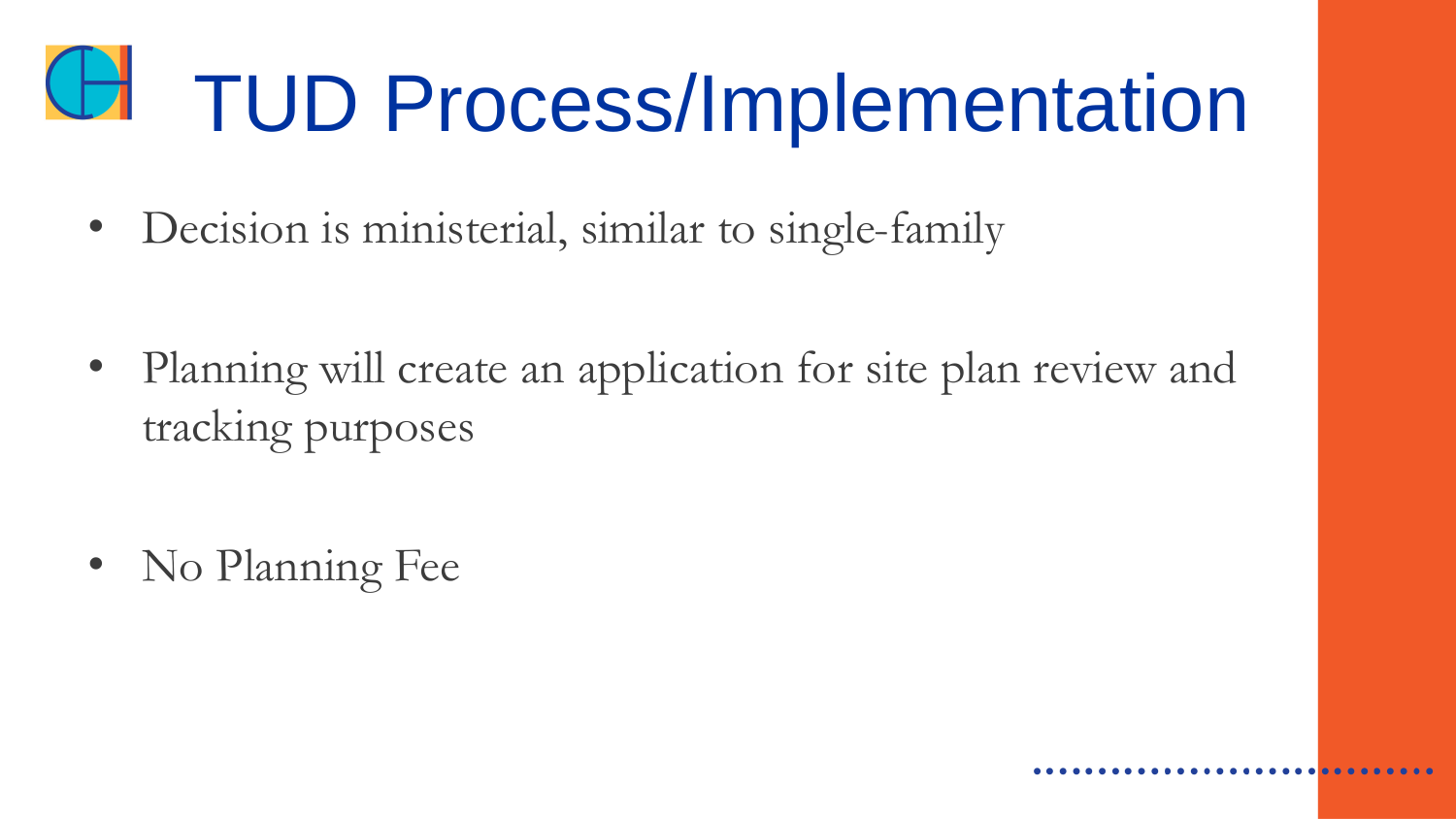

## Additional Information

- TUD vs ADU both allow two units on a single property but in Some cases, utilizing ADU provisions are more beneficial
	- ADU has provisions for fee reductions
	- ADU size limits
	- SF Property can have an ADU and a JADU
- Project denial
	- Chief Building Official w/preponderance of evidence of specific, adverse impacts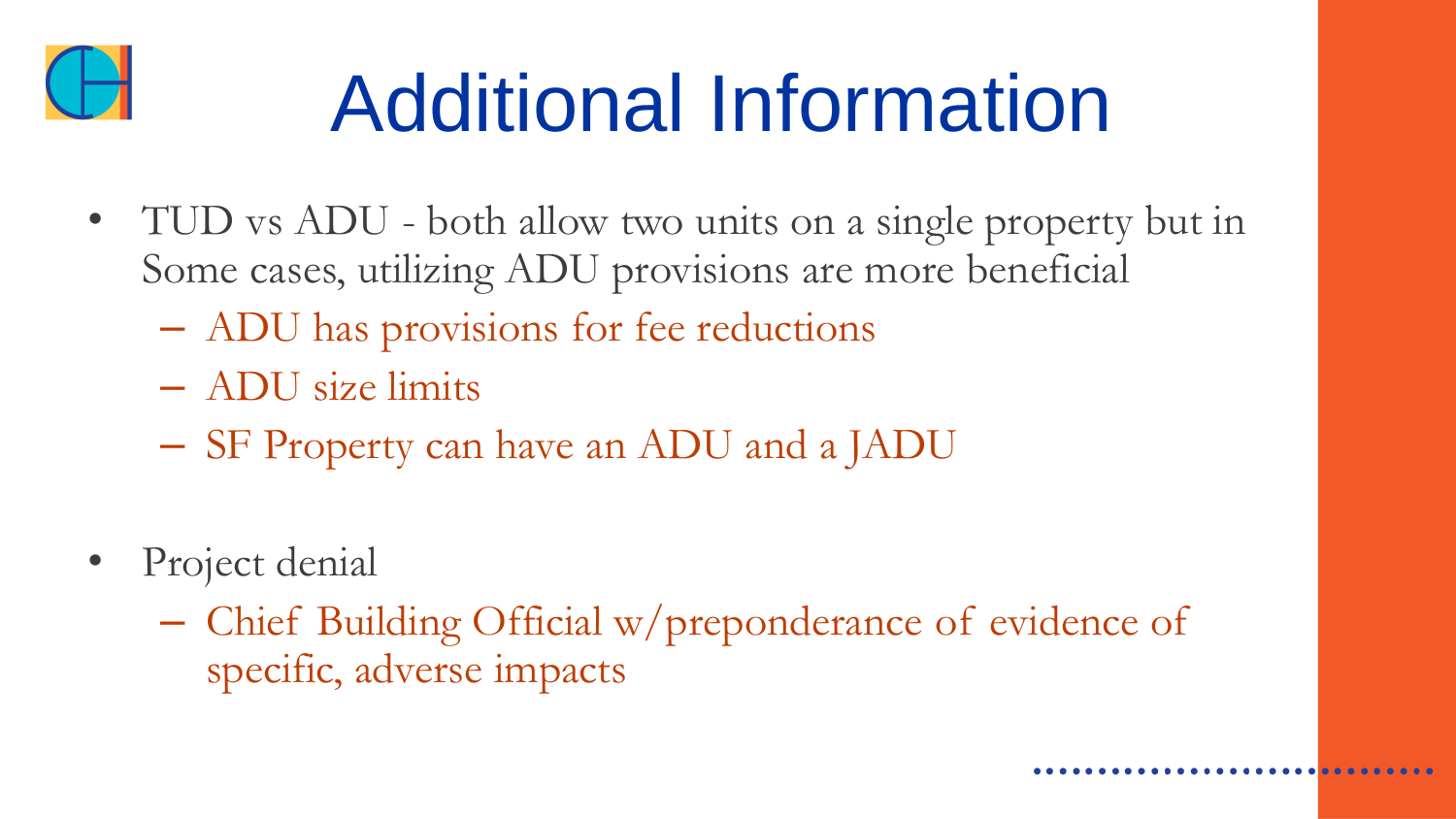

- Still many unanswered questions, will revise ordinance as challenges arise
- SB 9 was signed into law and will go into effect regardless of city's action
- Due to the interest already shown by members of the public, adoption of the ordinance as an urgency will ensure it's in place by Jan 1  $(4/5<sup>th</sup>$  vote needed)
- Planning Commission will be updated at their first meeting in 2022